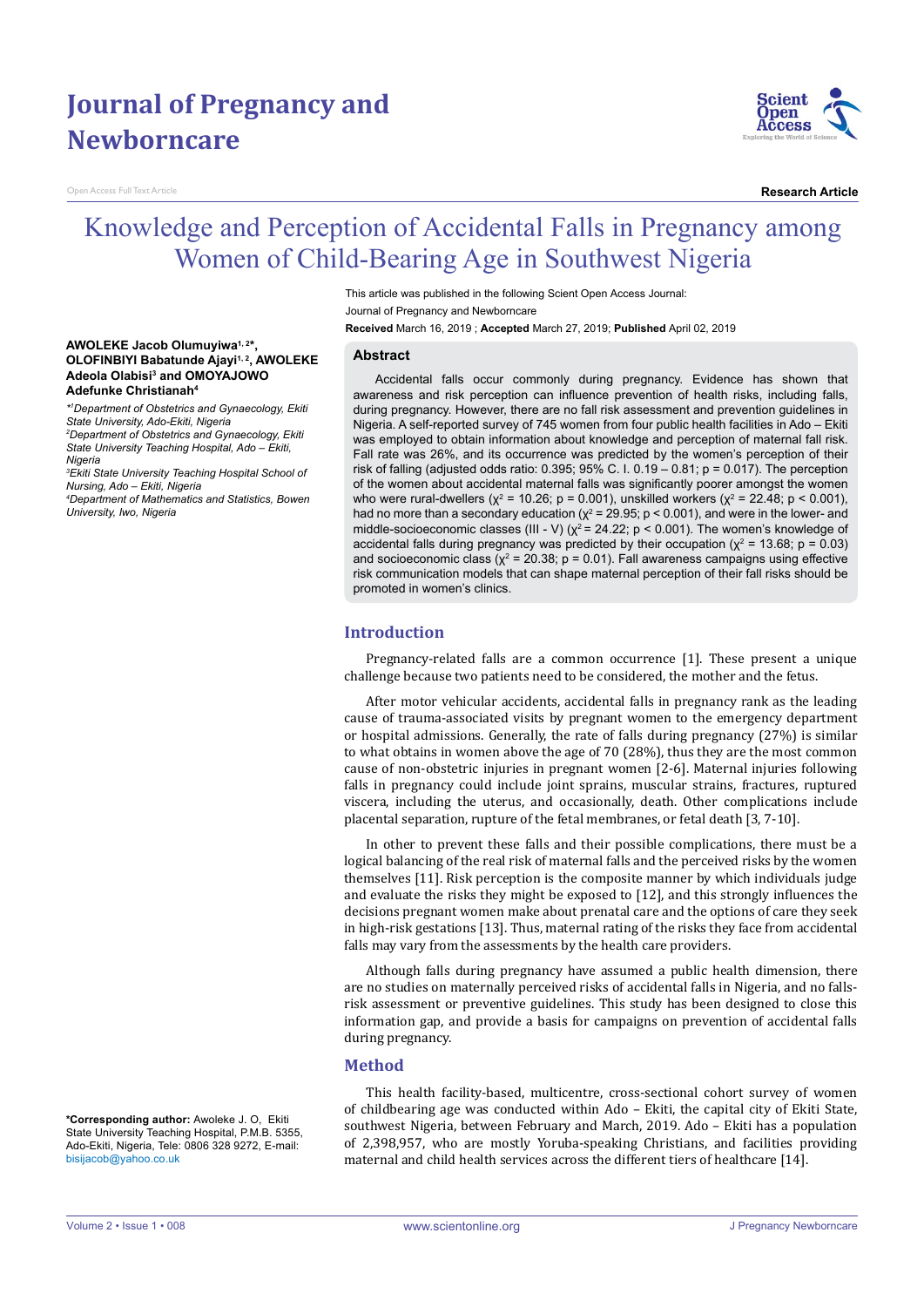Page 2 of 4

Four public health centres were selected for this survey because of their adequate geographical spread across the capital, and the population of clients that were cared for. These are: (i) Ekiti State University Teaching Hospital, Adebayo, Ado – Ekiti, (ii) Comprehensive Health Centre, Okeyinmi, Ado – Ekiti, (iii) Basic Health Centre, Irona, and (iv) Basic Health Centre, Odo – Ado. They receive clients from the capital, other towns in Ekiti State, and from neighbouring Ondo, Kogi, and Osun states.

Case definition: Accidental fall was defined as a loss of balance during pregnancy in which a part of the body, besides the feet, touched the ground. All women within the childbearing ages (15- 49 years) who attended the maternal and child health clinics at the study locations during the survey duration, and who gave consent were interviewed. During the routine health education of the women, the purpose of the survey was explained to them, and semi-structured questionnaires were handed out to the consenting mothers. They were informed that though their responses would be held in confidence, they could opt-out.

The survey instrument was developed as an adaptation of other validated instruments for injury study [6, 15], and written in English, the official language of Nigeria. After pretesting, it was also decoded into Yoruba, to improve its comprehensibility. It enquired about the social and demographic characteristics of the respondents, including age, area of residence, occupation, marital status, parity, partner's occupation, level of education and religion. The socioeconomic class was calculated after the model by Olusanya *et al*, with I being the highest and V the least [16]. In other to fulfil the study's objectives, three blocks of questions were asked relating to *perception* of accidental maternal falls, *complications* that may occur after a fall, and when to *seek medical help* after a fall in pregnancy. The self-reported questionnaires were then retrieved by the trained assistants, perused for completeness, and further inquiries made from the respondents if necessary. Where missing values occurred, the mean or modal values (whichever was appropriate) were imputed. The respondents were also asked if they had a fall in their previous pregnancies.

The three blocks of questions were designed in a Likert-scale fashion with five options, 'strongly agree,' 'agree,' 'don't know,' 'disagree,' and 'strongly disagree.' Each was assigned a numerical value of +2, +1, 0, -1, and -2 respectively. Thus, the total score for the responses on perception was 8; good perception was  $\geq 6$ , while poor perception was < 6. The total score for the questions on knowledge was 24; ≥ 20 was regarded as good knowledge, 12 – 19 fair knowledge, and ≤ 11 poor knowledge.

Ethical approval for the survey was given by the Ethics and Research Committee of the Ekiti State University Teaching Hospital, Ado – Ekiti, and the National Primary Health Care Development Agency, Ekiti State.

The retrieved data was coded into, and analysed using the Statistical Software for the Social Sciences (SPSS) package version 20. Responses were expressed using descriptive statistics, while chi-square and regression analyses were done for inferential purposes, with level of significance set at  $p < 0.05$ .

## **Results**

Of the 745 questionnaires distributed to the women, nine

(1.2%) were returned by women who decided to opt-out of the survey, while 2 (0.3%) were excluded because they were filled by women who were no longer in the childbearing years. Thus, the data analysis was based on 734 (98.5%) respondents. The mean age of the respondents was  $30.2 \pm 5.0$ . One hundred and ninetyone women reported at least a fall in their erstwhile pregnancy, giving a fall rate of 26%.

Seven hundred and three (95.8%) respondents were between the ages of 20 and 39 years, while 5 (0.7%) were teenagers. Most of the respondents were urban dwellers 485 (66.1%), unskilled workers 278 (37.9%), and married 706 (96.2%) multiparous 482 (65.7%) women. About two-thirds (66.5%) were educated to the tertiary level, with 440 (59.9%) being in the middle and lower socioeconomic classes (Table 1).

From Table 2, the perception of the women about accidental maternal falls was significantly poorer amongst the women who were rural-dwellers ( $\chi^2$  = 10.26; p = 0.001), unskilled workers  $(x^2 = 22.48; p < 0.001)$ , had no more than a secondary education  $(\chi^2 = 29.95; p < 0.001)$ , and were in the lower- and middlesocioeconomic classes (III - V) ( $\chi^2$  = 24.22; p < 0.001).

The women's knowledge of accidental falls during pregnancy

| <b>Characteristics</b>    | Frequency | Percentage |
|---------------------------|-----------|------------|
| Age (years)               |           |            |
| $\leq 19$                 | 5         | 0.7        |
| $20 - 29$                 | 312       | 42.5       |
| $30 - 39$                 | 391       | 53.3       |
| $\geq 40$                 | 26        | 3.5        |
| Residence                 |           |            |
| Rural                     | 249       | 33.9       |
| Urban                     | 485       | 66.1       |
| Occupation                |           |            |
| Unemployed                | 65        | 8.9        |
| Unskilled                 | 278       | 37.9       |
| Semi-skilled              | 219       | 29.8       |
| Skilled                   | 172       | 23.4       |
| <b>Marital status</b>     |           |            |
| Single                    | 28        | 3.8        |
| Married                   | 706       | 96.2       |
| Parity                    |           |            |
| 1                         | 252       | 34.3       |
| $\geq 2$                  | 482       | 65.7       |
| Religion                  |           |            |
| Christianity              | 649       | 88.4       |
| Islam                     | 85        | 11.6       |
| <b>Level of Education</b> |           |            |
| No formal                 | 8         | 1.1        |
| Primary                   | 26        | 3.5        |
| Secondary                 | 212       | 28.9       |
| Tertiary                  | 488       | 66.5       |
| Socioeconomic class       |           |            |
| ı                         | 105       | 14.3       |
| Ш                         | 189       | 25.7       |
| Ш                         | 245       | 33.4       |
| IV                        | 177       | 24.1       |
| V                         | 18        | 2.5        |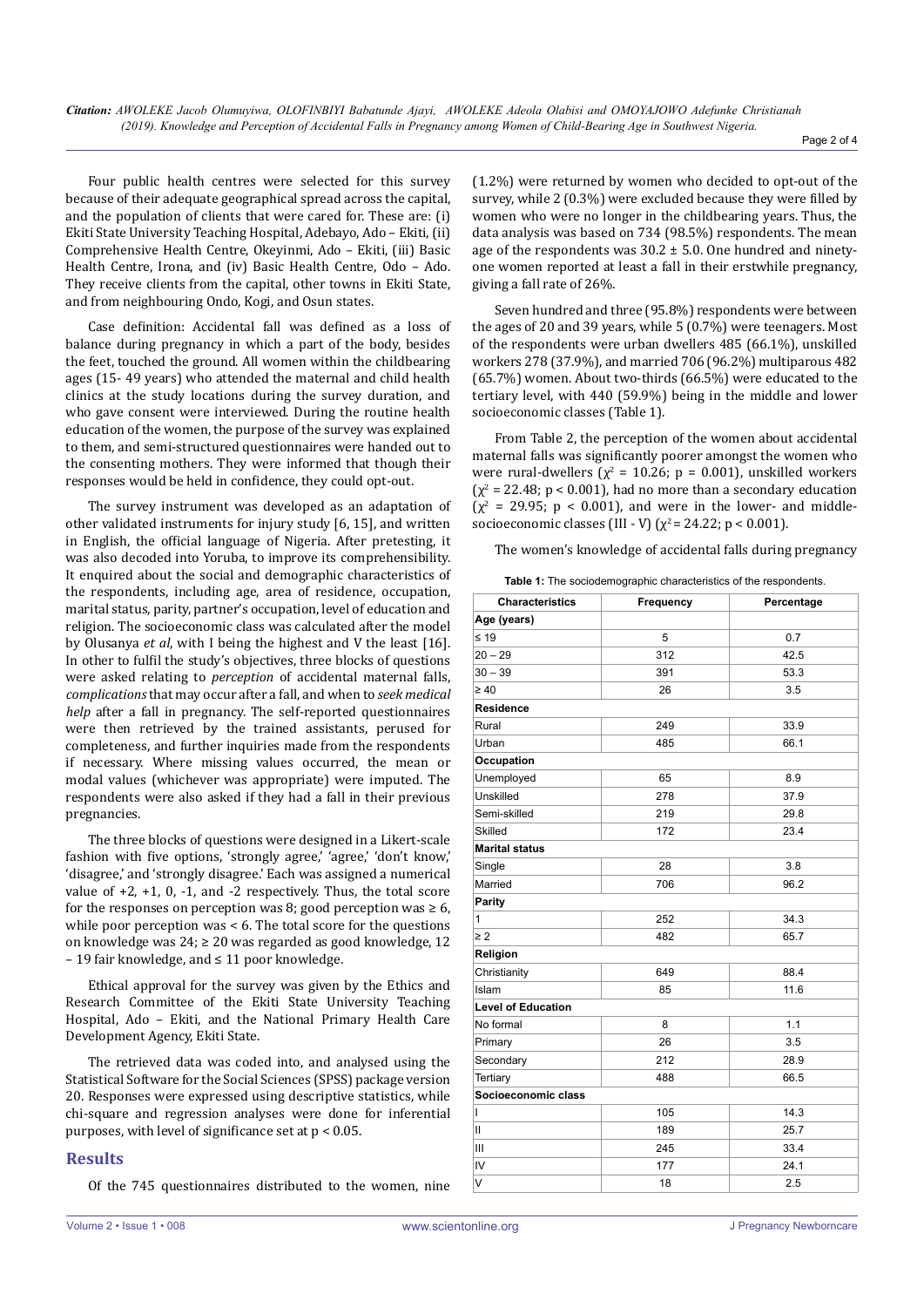*Citation: AWOLEKE Jacob Olumuyiwa, OLOFINBIYI Babatunde Ajayi, AWOLEKE Adeola Olabisi and OMOYAJOWO Adefunke Christianah (2019). Knowledge and Perception of Accidental Falls in Pregnancy among Women of Child-Bearing Age in Southwest Nigeria.*

Page 3 of 4

|                          | <b>Perception about falls</b> |           |           |              |             |  |
|--------------------------|-------------------------------|-----------|-----------|--------------|-------------|--|
| <b>Characteristics</b>   | Poor<br>Good                  |           | <b>χ2</b> | df           | p value     |  |
| Age (years)              |                               |           |           |              |             |  |
| $\leq 19$                | 4(80)                         | 1(20)     |           | 3            |             |  |
| $20 - 29$                | 282 (90.4)                    | 30(9.6)   |           |              |             |  |
| $30 - 39$                | 350 (89.5)                    | 41 (10.5) | 0.73      |              | 0.867       |  |
| $\geq 40$                | 23 (88.5)                     | 3(11.5)   |           |              |             |  |
| Residence                |                               |           |           |              |             |  |
| Rural                    | 236 (94.8)                    | 13(5.2)   |           | $\mathbf{1}$ |             |  |
| Urban                    | 423 (87.2)                    | 62 (12.8) | 10.26     |              | $0.001*$    |  |
| Occupation               |                               |           |           |              |             |  |
| Unemployed               | 61 (93.8)                     | 4 (6.2)   |           |              |             |  |
| Unskilled                | 258 (92.8)                    | 20(7.2)   |           |              |             |  |
| Semi-skilled             | 202 (92.2)                    | 17(7.8)   | 22.48     | 3            | $< 0.0001*$ |  |
| Skilled                  | 138 (80.2)                    | 34 (19.8) |           |              |             |  |
| <b>Marital status</b>    |                               |           |           |              |             |  |
| Single                   | 27 (96.4)                     | 1(3.6)    |           | $\mathbf{1}$ |             |  |
| Married                  | 632 (89.5)                    | 74 (10.5) | 1.40      |              | 0.236       |  |
| Parity                   |                               |           |           |              |             |  |
| 1                        | 223 (88.5)                    | 29 (11.5) |           |              |             |  |
| $\geq 2$                 | 436 (90.5)                    | 46 (9.5)  | 0.70      | $\mathbf{1}$ | 0.404       |  |
| Religion                 |                               |           |           |              |             |  |
| Christianity             | 579 (89.2)                    | 70 (10.8) |           |              | 0.160       |  |
| Islam                    | 80 (94.1)                     | 5(5.9)    | 1.97      | 1            |             |  |
| <b>Education</b>         |                               |           |           |              |             |  |
| No formal                | 8(100)                        | 0(0)      |           | 3            | $< 0.0001*$ |  |
| Primary                  | 25 (96.2)                     | 1(3.8)    |           |              |             |  |
| Secondary                | 209 (98.6)                    | 3(1.4)    | 29.95     |              |             |  |
| Tertiary                 | 417 (85.5)                    | 71 (14.5) |           |              |             |  |
| Socioeconomic class      |                               |           |           |              |             |  |
| L                        | 93 (88.6)                     | 12 (11.4) |           | 4            | $< 0.0001*$ |  |
| П                        | 159 (84.1)                    | 30 (15.9) |           |              |             |  |
| Ш                        | 215 (87.8)                    | 30 (12.2) | 24.22     |              |             |  |
| IV                       | 175 (98.9)                    | 2(1.1)    |           |              |             |  |
| V                        | 17 (94.4)                     | 1(5.6)    |           |              |             |  |
| *significant at p < 0.05 |                               |           |           |              |             |  |

**Table 2:** Relationship between respondents' perception of falls and their sociodemographic characteristics.

**Table 3:** Relationship between respondents' knowledge of falls in pregnancy and their sociodemographic variables.

| <b>Characteris-</b><br>tics | Knowledge of falls |            |          |       | df |         |
|-----------------------------|--------------------|------------|----------|-------|----|---------|
|                             | Poor               | Fair       | Good     | $x^2$ |    | p value |
| Age (years)                 |                    |            |          |       |    |         |
| ≤ 19                        | 4 (80)             | 1(20)      | 0(0)     | 3.76  | 6  | 0.71    |
| $20 - 29$                   | 245 (78.5)         | 49 (15.7)  | 18 (5.8) |       |    |         |
| $30 - 39$                   | 301 (77)           | 72 (18.4)  | 18 (4.6) |       |    |         |
| $\geq 40$                   | 18 (69.2)          | 5(19.2)    | 3(11.5)  |       |    |         |
| Residence                   |                    |            |          |       |    |         |
| Rural                       | 190 (76.3)         | 45 (18.1)  | 14 (5.6) |       | 2  | 0.88    |
| Urban                       | 378 (77.9)         | 82 (16.9)  | 23 (5.2) | 0.25  |    |         |
| Occupation                  |                    |            |          |       |    |         |
| Unemployed                  | 54 (83.1)          | 9(13.8)    | 2(3.1)   |       | 6  | $0.03*$ |
| Unskilled                   | 221 (81.7)         | 43 (15.5)  | 8(2.9)   |       |    |         |
| Semi-skilled                | 168 (76.7)         | 37 (16.9)  | 14(6.4)  | 13.68 |    |         |
| Skilled                     | 119 (69.2)         | 38 (22.1)  | 15(8.7)  |       |    |         |
| Marital status              |                    |            |          |       |    |         |
| Single                      | 24 (85.7)          | 4(14.3)    | 0(0)     |       |    | 0.38    |
| Married                     | 544 (77.1)         | 123 (17.4) | 39(5.5)  | 1.96  | 2  |         |
| Parity                      |                    |            |          |       |    |         |
| 1                           | 202 (80.2)         | 37 (14.7)  | 13(5.2)  |       | 2  | 0.38    |
| $\geq 2$                    | 341 (75.1)         | 87 (19.2)  | 26 (5.7) | 1.92  |    |         |
| Religion                    |                    |            |          |       |    |         |
| Christianity                | 499 (76.9)         | 113 (17.4) | 37(5.7)  | 1.80  | 2  | 0.41    |
| Islam                       | 69 (81.2)          | 14 (16.5)  | 2(2.4)   |       |    |         |
| Education                   |                    |            |          |       |    |         |
| No formal                   | 8(100)             | 0(0)       | 0(0)     |       | 6  | 0.06    |
| Primary                     | 19 (73.1)          | 6(23.1)    | 1(3.8)   | 12.05 |    |         |
| Secondary                   | 179 (84.4)         | 26 (12.3)  | 7(3.3)   |       |    |         |
| Tertiary                    | 362 (74.2)         | 95 (19.5)  | 31(6.4)  |       |    |         |
| Socioeconomic class         |                    |            |          |       |    |         |
| L                           | 73 (69.5)          | 27 (25.7)  | 5(4.8)   | 20.38 | 8  | $0.01*$ |
| Ш                           | 135 (71.4)         | 40 (21.2)  | 14(7.4)  |       |    |         |
| Ш                           | 200 (81.6)         | 32(13.1)   | 13(5.3)  |       |    |         |
| IV                          | 149 (84.2)         | 22 (12.4)  | 6(3.4)   |       |    |         |
| V                           | 11(61.1)           | 6(33.3)    | 1(5.6)   |       |    |         |
| *significant at p < 0.05    |                    |            |          |       |    |         |

was predicted by their occupation ( $\chi^2$  = 13.68; p = 0.03) and socioeconomic class ( $\chi^2$  = 20.38; p = 0.01) (Table 3).

Table 4 showed the relationship between the knowledge and perception of the respondents and their actual experience of falling in their erstwhile pregnancy. Women with good perception scores about accidental maternal falls were significantly less likely to have fallen during their pregnancies (adjusted odds ratio: 0.395; 95% C. I. 0.19 – 0.81; p = 0.017).

## **Discussion**

The fall rate identified from this survey was 26%. This is inkeeping with the figures quoted by studies from south-eastern Nigeria (32.5%) [17], and other parts of the world [1, 6, 18]. Thus, it is clear that accidental maternal falls are issues of public health importance in Nigeria. Efforts at prevention are already long overdue.

Our survey found that accidental falls during pregnancy was significantly predicted by having a poor perception about the risks of maternal falls. Risk perception has been found to be a cardinal component of many theories on health behaviour

**Fell during pregnancy** 

knowledge and perception of falls.

| <b>Variables</b>                |                                     |            |                    |               |           |  |  |
|---------------------------------|-------------------------------------|------------|--------------------|---------------|-----------|--|--|
|                                 | <b>Yes</b>                          | No         | <b>Adjusted OR</b> | 95% C.I.      | $p$ value |  |  |
| Knowledge of falls in pregnancy |                                     |            |                    |               |           |  |  |
| Poor                            | 152 (26.8)                          | 416 (73.2) | 1.00               |               |           |  |  |
| Fair                            | 28 (22)                             | 99 (78)    | 0.83               | $0.51 - 1.35$ | 0.444     |  |  |
| Good                            | 11(28.2)                            | 28 (71.8)  | 1.31               | $0.60 - 2.83$ | 0.496     |  |  |
|                                 | Perception about falls in pregnancy |            |                    |               |           |  |  |
| Poor                            | 179 (27.2)                          | 480 (72.8) | 1.00               |               |           |  |  |
| Good                            | 12(16)                              | 63 (84)    | 0.395              | $0.19 - 0.81$ | $0.017*$  |  |  |
| *significant at $p < 0.05$      |                                     |            |                    |               |           |  |  |

**Table 4:** Regression analysis of accidental falls in pregnancy and respondents'

including the Health Belief Model [13, 19]. Perception influences the health-seeking behaviour and uptake of prenatal services among pregnant mothers [20]. Thus, having such perceptions as the notion that supernatural and diabolical forces could influence pregnancy outcomes, could make mothers seek spiritual help rather than formal medical attention when they have complications [19].